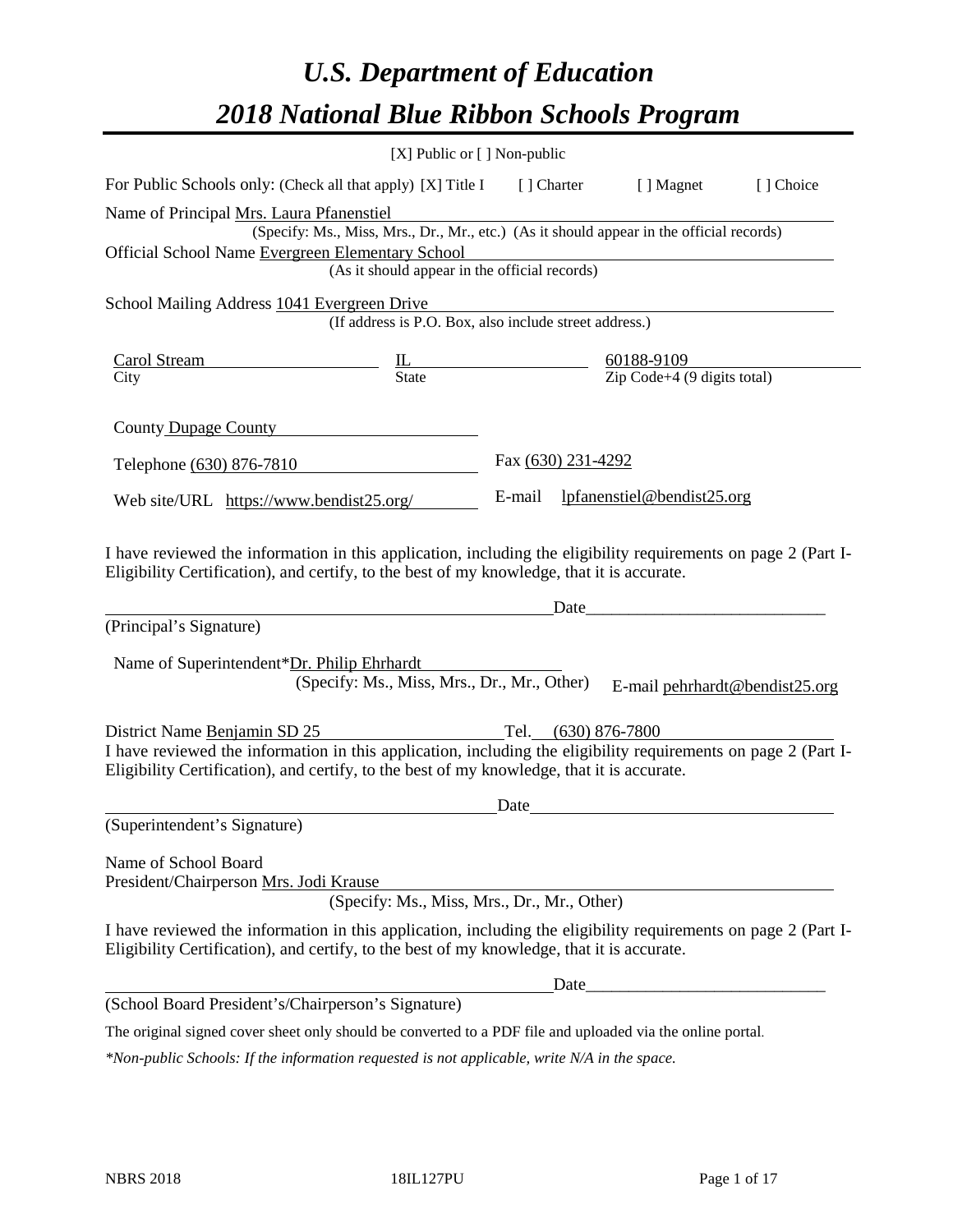The signatures on the first page of this application (cover page) certify that each of the statements below, concerning the school's eligibility and compliance with U.S. Department of Education and National Blue Ribbon Schools requirements, are true and correct.

- 1. The school configuration includes one or more of grades K-12. (Schools on the same campus with one principal, even a K-12 school, must apply as an entire school.)
- 2. All nominated public schools must meet the state's performance targets in reading (or English language arts) and mathematics and other academic indicators (i.e., attendance rate and graduation rate), for the all students group and all subgroups, including having participation rates of at least 95 percent using the most recent accountability results available for nomination.
- 3. To meet final eligibility, all nominated public schools must be certified by states prior to September 2018 in order to meet all eligibility requirements. Any status appeals must be resolved at least two weeks before the awards ceremony for the school to receive the award.
- 4. If the school includes grades 7 or higher, the school must have foreign language as a part of its curriculum.
- 5. The school has been in existence for five full years, that is, from at least September 2012 and each tested grade must have been part of the school for the past three years.
- 6. The nominated school has not received the National Blue Ribbon Schools award in the past five years: 2013, 2014, 2015, 2016, or 2017.
- 7. The nominated school has no history of testing irregularities, nor have charges of irregularities been brought against the school at the time of nomination. The U.S. Department of Education reserves the right to disqualify a school's application and/or rescind a school's award if irregularities are later discovered and proven by the state.
- 8. The nominated school has not been identified by the state as "persistently dangerous" within the last two years.
- 9. The nominated school or district is not refusing Office of Civil Rights (OCR) access to information necessary to investigate a civil rights complaint or to conduct a district-wide compliance review.
- 10. The OCR has not issued a violation letter of findings to the school district concluding that the nominated school or the district as a whole has violated one or more of the civil rights statutes. A violation letter of findings will not be considered outstanding if OCR has accepted a corrective action plan from the district to remedy the violation.
- 11. The U.S. Department of Justice does not have a pending suit alleging that the nominated school or the school district as a whole has violated one or more of the civil rights statutes or the Constitution's equal protection clause.
- 12. There are no findings of violations of the Individuals with Disabilities Education Act in a U.S. Department of Education monitoring report that apply to the school or school district in question; or if there are such findings, the state or district has corrected, or agreed to correct, the findings.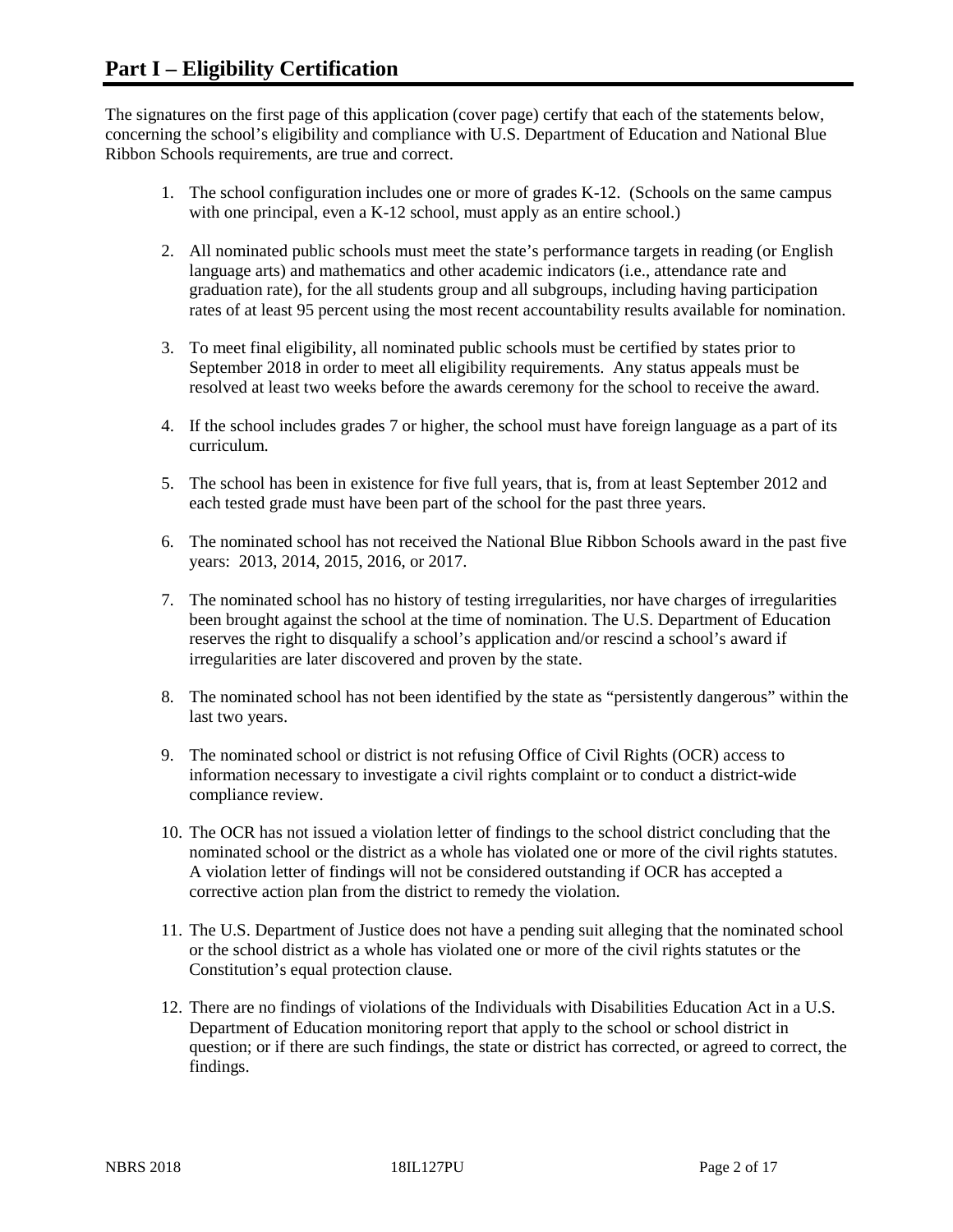#### **Data should be provided for the most recent school year (2017-2018) unless otherwise stated.**

#### **DISTRICT**

1. Number of schools in the district  $1$  Elementary schools (includes K-8) (per district designation): 1 Middle/Junior high schools 0 High schools 0 K-12 schools

2 TOTAL

**SCHOOL** (To be completed by all schools)

2. Category that best describes the area where the school is located:

[] Urban or large central city [X] Suburban [] Rural or small city/town

3. Number of students as of October 1, 2017 enrolled at each grade level or its equivalent in applying school:

| Grade                           | # of         | # of Females | <b>Grade Total</b> |
|---------------------------------|--------------|--------------|--------------------|
|                                 | <b>Males</b> |              |                    |
| <b>PreK</b>                     | 15           | 16           | 31                 |
| K                               | 26           | 26           | 52                 |
| 1                               | 23           | 29           | 52                 |
| $\overline{2}$                  | 38           | 25           | 63                 |
| 3                               | 35           | 28           | 63                 |
| 4                               | 45           | 35           | 80                 |
| 5                               | 0            | 0            | 0                  |
| 6                               | 0            | 0            | 0                  |
| 7                               | 0            | 0            | 0                  |
| 8                               | 0            | 0            | 0                  |
| 9                               | 0            | 0            | 0                  |
| 10                              | 0            | 0            | 0                  |
| 11                              | 0            | 0            | 0                  |
| 12 or higher                    | 0            | 0            | 0                  |
| <b>Total</b><br><b>Students</b> | 182          | 159          | 341                |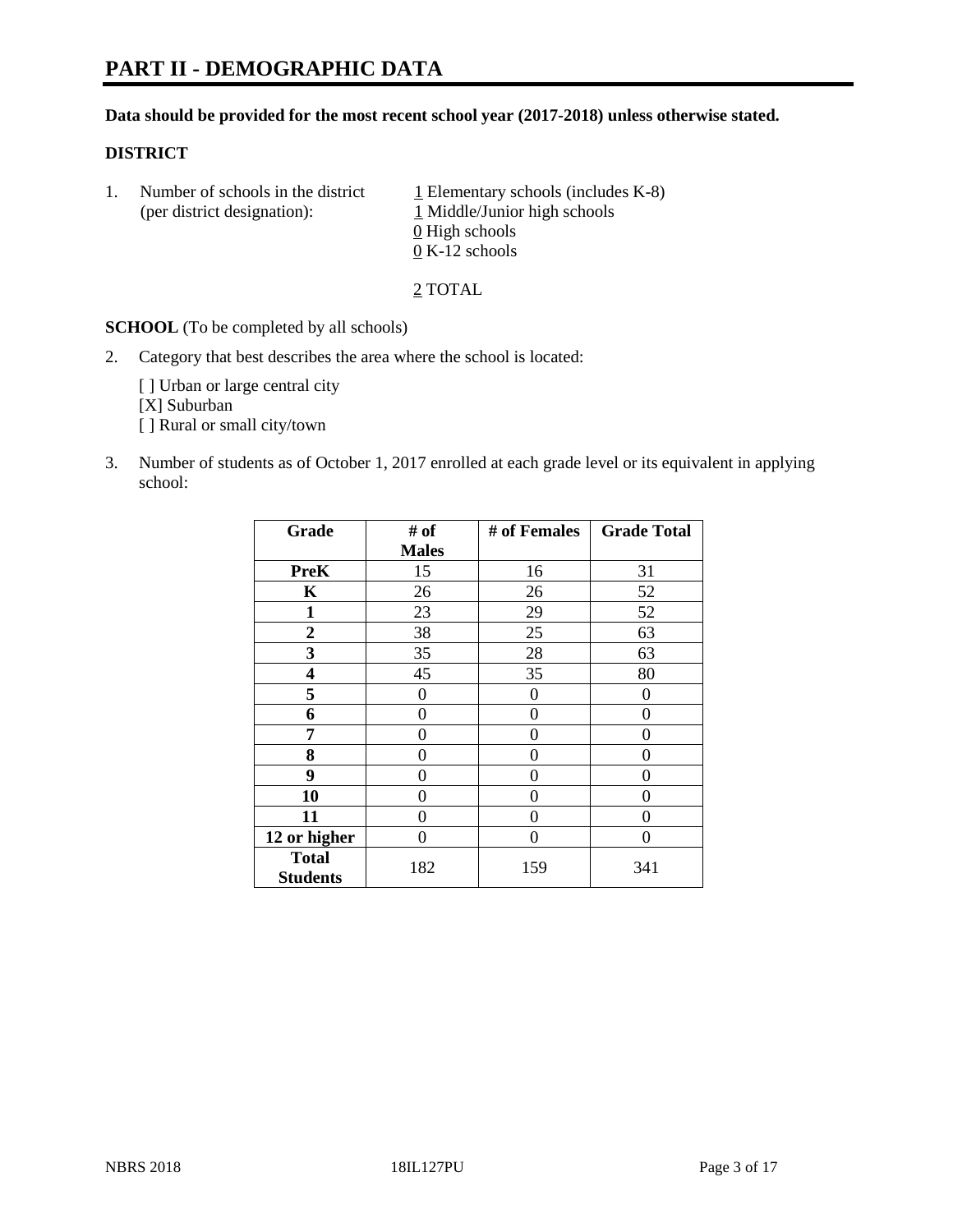the school: 8 % Asian

4. Racial/ethnic composition of  $\qquad \qquad \underline{0}$  % American Indian or Alaska Native 2 % Black or African American 18 % Hispanic or Latino 0 % Native Hawaiian or Other Pacific Islander 68 % White 4 % Two or more races **100 % Total**

(Only these seven standard categories should be used to report the racial/ethnic composition of your school. The Final Guidance on Maintaining, Collecting, and Reporting Racial and Ethnic Data to the U.S. Department of Education published in the October 19, 2007 *Federal Register* provides definitions for each of the seven categories.)

5. Student turnover, or mobility rate, during the 2016 – 2017 school year: 4%

If the mobility rate is above 15%, please explain.

This rate should be calculated using the grid below. The answer to (6) is the mobility rate.

| <b>Steps For Determining Mobility Rate</b>         | Answer |
|----------------------------------------------------|--------|
| (1) Number of students who transferred to          |        |
| the school after October 1, 2016 until the         | 9      |
| end of the 2016-2017 school year                   |        |
| (2) Number of students who transferred             |        |
| <i>from</i> the school after October 1, 2016 until |        |
| the end of the 2016-2017 school year               |        |
| (3) Total of all transferred students [sum of      |        |
| rows $(1)$ and $(2)$ ]                             | 16     |
| (4) Total number of students in the school as      |        |
| of October 1, 2016                                 | 361    |
| (5) Total transferred students in row (3)          |        |
| divided by total students in row (4)               | 0.04   |
| $(6)$ Amount in row $(5)$ multiplied by 100        |        |

6. English Language Learners (ELL) in the school:  $16\%$ 

53 Total number ELL

Specify each non-English language represented in the school (separate languages by commas): Albanian, Gheg (Kosovo/Macedon), American Sign Language, Amharic, Czech, Greek, Gujarati, Hindi, Karen (S'gaw), Korean, Malayalam, Philipina (Tagalog), Polish, Serbian, Spanish, Ukranian, Urdu, Vietnamese.

7. Students eligible for free/reduced-priced meals:  $4\%$ Total number students who qualify:  $\frac{15}{2}$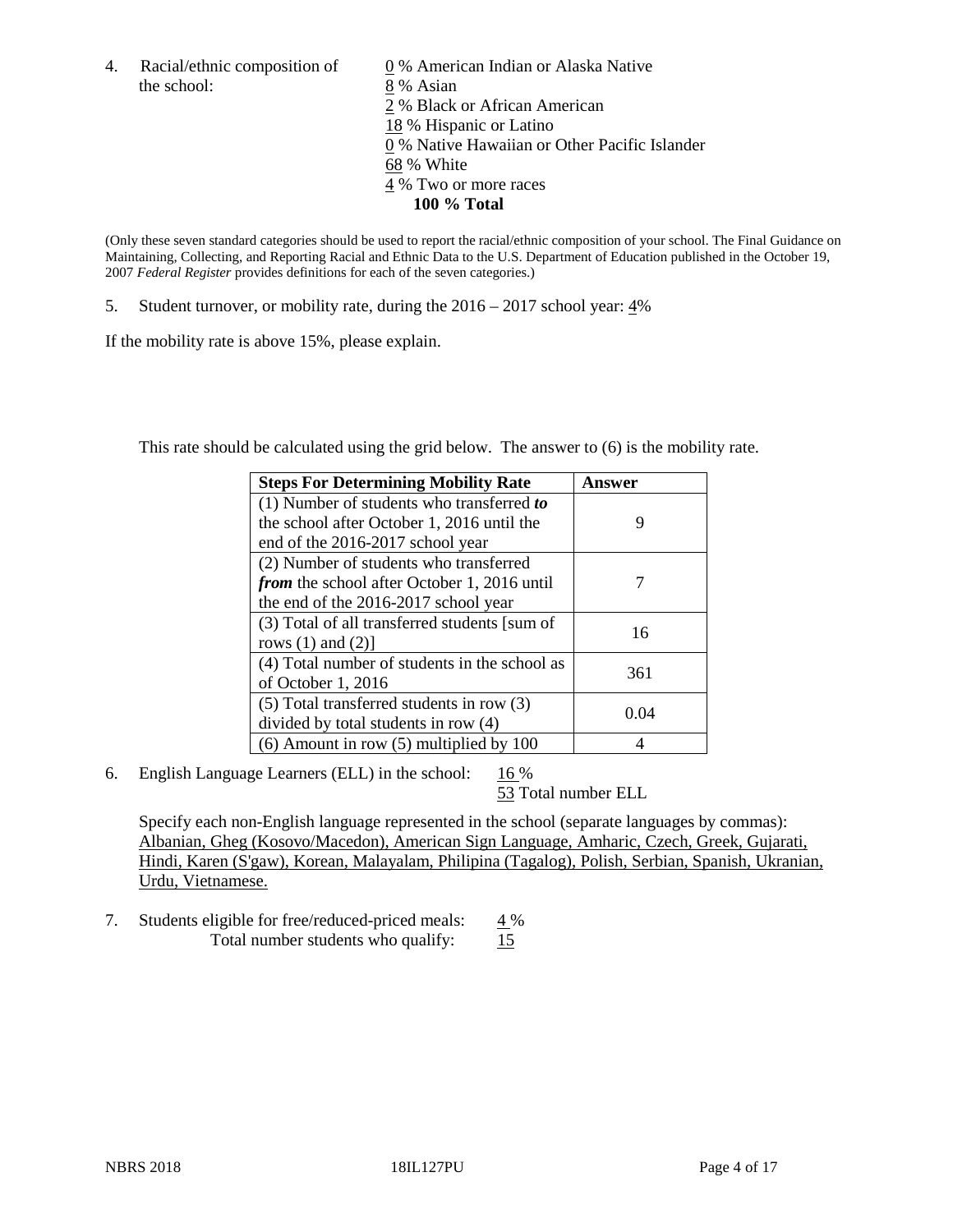44 Total number of students served

Indicate below the number of students with disabilities according to conditions designated in the Individuals with Disabilities Education Act. Do not add additional conditions. It is possible that students may be classified in more than one condition.

| 6 Autism                   | 2 Multiple Disabilities                 |
|----------------------------|-----------------------------------------|
| 0 Deafness                 | 0 Orthopedic Impairment                 |
| 0 Deaf-Blindness           | 2 Other Health Impaired                 |
| 11 Developmentally Delayed | 5 Specific Learning Disability          |
| 0 Emotional Disturbance    | 14 Speech or Language Impairment        |
| 1 Hearing Impairment       | 0 Traumatic Brain Injury                |
| 3 Intellectual Disability  | 0 Visual Impairment Including Blindness |

- 9. Number of years the principal has been in her/his position at this school:  $6$
- 10. Use Full-Time Equivalents (FTEs), rounded to nearest whole numeral, to indicate the number of school staff in each of the categories below:

|                                                                                                                                                                                                                                | <b>Number of Staff</b> |
|--------------------------------------------------------------------------------------------------------------------------------------------------------------------------------------------------------------------------------|------------------------|
| Administrators                                                                                                                                                                                                                 |                        |
| Classroom teachers including those<br>teaching high school specialty<br>subjects, e.g., third grade teacher,<br>history teacher, algebra teacher.                                                                              | 17                     |
| Resource teachers/specialists/coaches<br>e.g., reading specialist, science coach,<br>special education teacher, technology<br>specialist, art teacher, etc.                                                                    | 14                     |
| Paraprofessionals under the<br>supervision of a professional<br>supporting single, group, or classroom<br>students.                                                                                                            | 12                     |
| Student support personnel<br>e.g., guidance counselors, behavior<br>interventionists, mental/physical<br>health service providers,<br>psychologists, family engagement<br>liaisons, career/college attainment<br>coaches, etc. | 4                      |

11. Average student-classroom teacher ratio, that is, the number of students in the school divided by the FTE of classroom teachers, e.g.,  $22:1$  20:1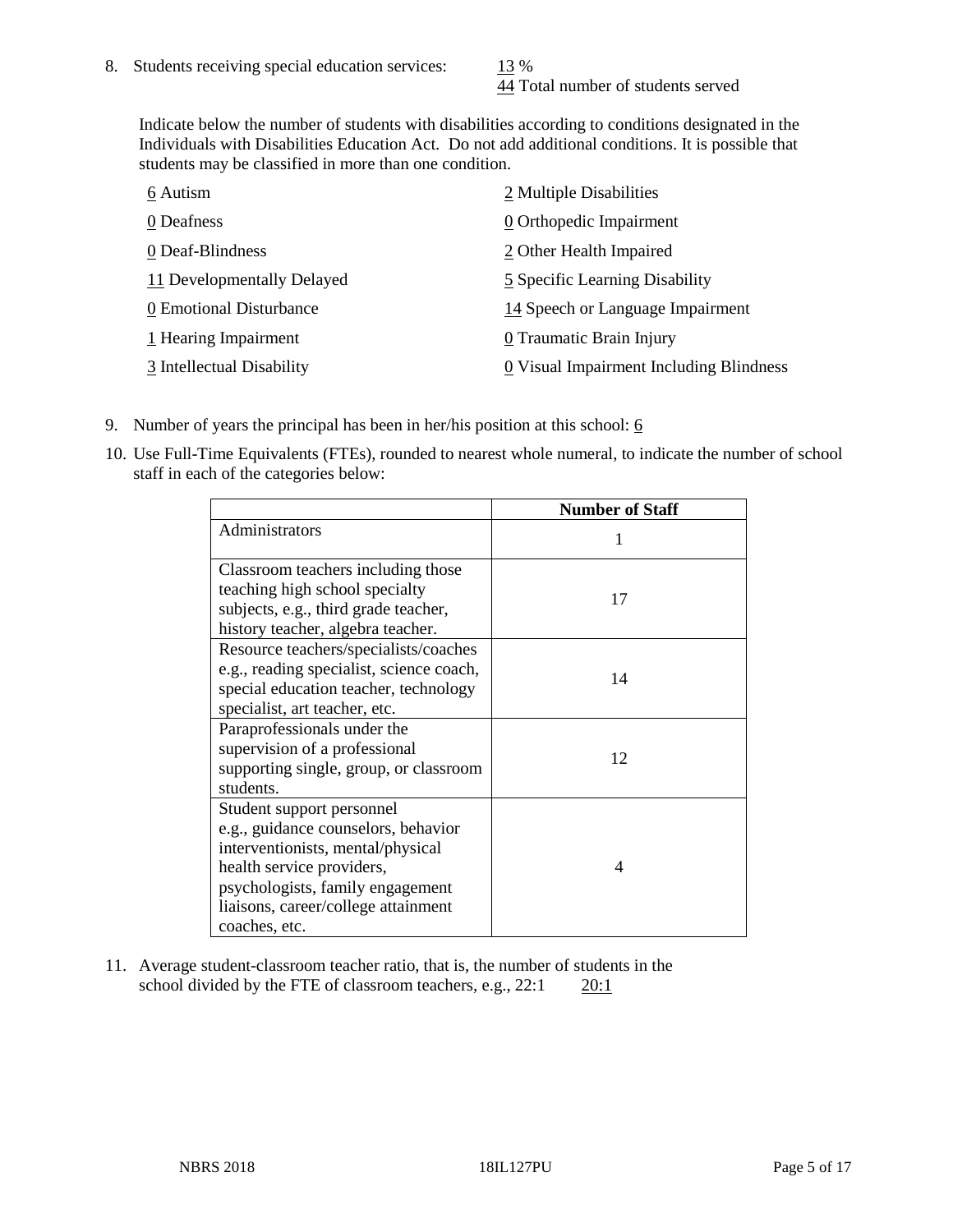12. Show daily student attendance rates. Only high schools need to supply yearly graduation rates.

| <b>Required Information</b> | 2016-2017 | $2015 - 2016$ | 2014-2015 | 2013-2014 | 2012-2013 |
|-----------------------------|-----------|---------------|-----------|-----------|-----------|
| Daily student attendance    | 96%       | 96%           | 96%       | 96%       | 96%       |
| High school graduation rate | 0%        | 0%            | 0%        | 9%        | 0%        |

#### 13. **For high schools only, that is, schools ending in grade 12 or higher.**

Show percentages to indicate the post-secondary status of students who graduated in Spring 2017.

| <b>Post-Secondary Status</b>                  |              |
|-----------------------------------------------|--------------|
| Graduating class size                         |              |
| Enrolled in a 4-year college or university    | 0%           |
| Enrolled in a community college               | 0%           |
| Enrolled in career/technical training program | 0%           |
| Found employment                              | 0%           |
| Joined the military or other public service   | 0%           |
| Other                                         | $\gamma_{0}$ |

14. Indicate whether your school has previously received a National Blue Ribbon Schools award. Yes No X

If yes, select the year in which your school received the award.

15. In a couple of sentences, provide the school's mission or vision statement.

Evergreen is committed to providing a nurturing community in which students, teachers, and parents respect and support each other. Each individual is challenged to learn and grow in a safe environment.

16. **For public schools only**, if the school is a magnet, charter, or choice school, explain how students are chosen to attend.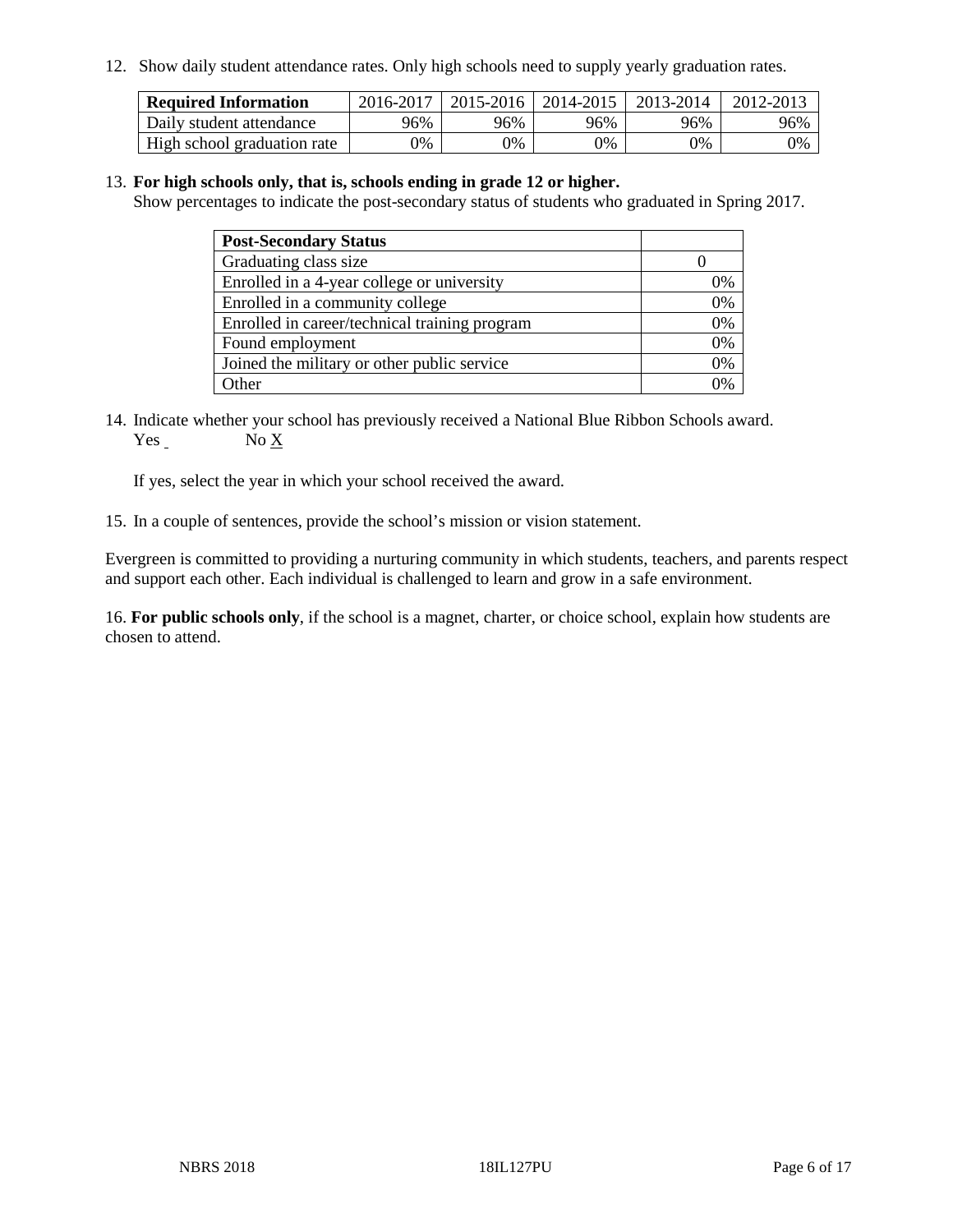# **PART III – SUMMARY**

Evergreen Elementary is located in Carol Stream, a suburb of DuPage County. Our students live in the western section of the Village of Carol Stream, along with a small number of students residing in West Chicago. Evergreen serves 351 students ranging from preschool through 4th grade.

Our school and District have often been described as a public school in a private setting because of the "family" climate. Evergreen is in Benjamin School District 25. This two school district is comprised of one elementary school, Evergreen, and one middle school, Benjamin. Both schools work closely together, which helps our 4th graders have a smooth transition to the middle school.

The District was founded in the 1840's and is one of the oldest in DuPage County. It was a one school district until 1974 when Evergreen was built. Early on, Evergreen was called Morton Road School, because of the name of the road it was by. In 1978, a thirteen classroom addition was added to the school to accommodate the increased enrollment in the area. The school was now located on Evergreen Drive rather than Morton Road. Students voted to change the name of the school to Evergreen in 1981.

Evergreen is very proud of the great character that is modeled by our staff, students, and parents. Everyone watches out for each other. We are a school family that is made up of 74.5% White, 1.4% Black, 12.9% Hispanic, 11.0% Asian, and 0.3% Two or More Races. We have 7.0% Low –income, 12.9% Limited-English Proficient, 14.0% IEP, and 0.5 % Homeless. Evergreen's mobility rate is 5.0%. Having seventeen different languages in our school allows us to learn firsthand about different cultures.

The faculty of Evergreen includes 47 full time employees that are passionate about their students' academic achievements along with their social and emotional growth. We are a faculty that has many veteran teachers who welcome new teachers to the teaching community. It is obvious when walking through the halls of Evergreen the school culture is one of harmony and excitement. Students and teachers alike are excited to come to school each day.

Evergreen is rich in tradition. One of our favorites is our Veteran's Day Assembly. Veterans of our students' families and community are invited to attend the celebration. This year we honored 40 men and women who served to make our life better. Our Police Department posted the colors; the scouts lead the Pledge of Allegiance; and the mayors of Carol Stream and West Chicago spoke to our students and guests. Our middle school band and choir lead us in song. We also had a speaker from Blue Star Moms speak to our students and thank us for all the supplies we collected for our service men and women. Other traditions of our school include: Fall Theme Day, Trivia Night, Family Math, Science, and Reading Nights, and Fall Festival, which is run by our PTA.

In addition to traditions, we are proud of our milestones. Teacher retention is high at 91%. The district was awarded the "Chicago Tribune Top Workplace in 2017" based on a climate survey. This award identifies workplaces that workers credited with having dynamic, supportive and inclusive cultures. Our preschool received the ExcelerRate Illinois, Gold Circle of Quality Award last year. This award recognizes programs which have demonstrated quality on all fifteen standards, as validated by a state approved assessor. We are unique in that we have a daycare housed at Evergreen for all staff members. Our most recent milestone was the implementation of 1:1 computing in grades 3 and 4. The roll out was smooth for students, parents, and teachers.

Each day Evergreen students are encouraged and challenged to develop to their full potential. This can be observed in many different ways. Teachers hold small group instruction to reteach or extend instructional goals during math and reading blocks. Enrichment classes are held during the week where students solve real life problems and practice the growth mindset philosophy. At the other end of the learning spectrum, we have students who need reteaching in order to master skills. Our teachers, reading specialist, interventionists, and educational assistants are called upon to implement interventions with fidelity. Students monitor their own growth and are proud of their improvements.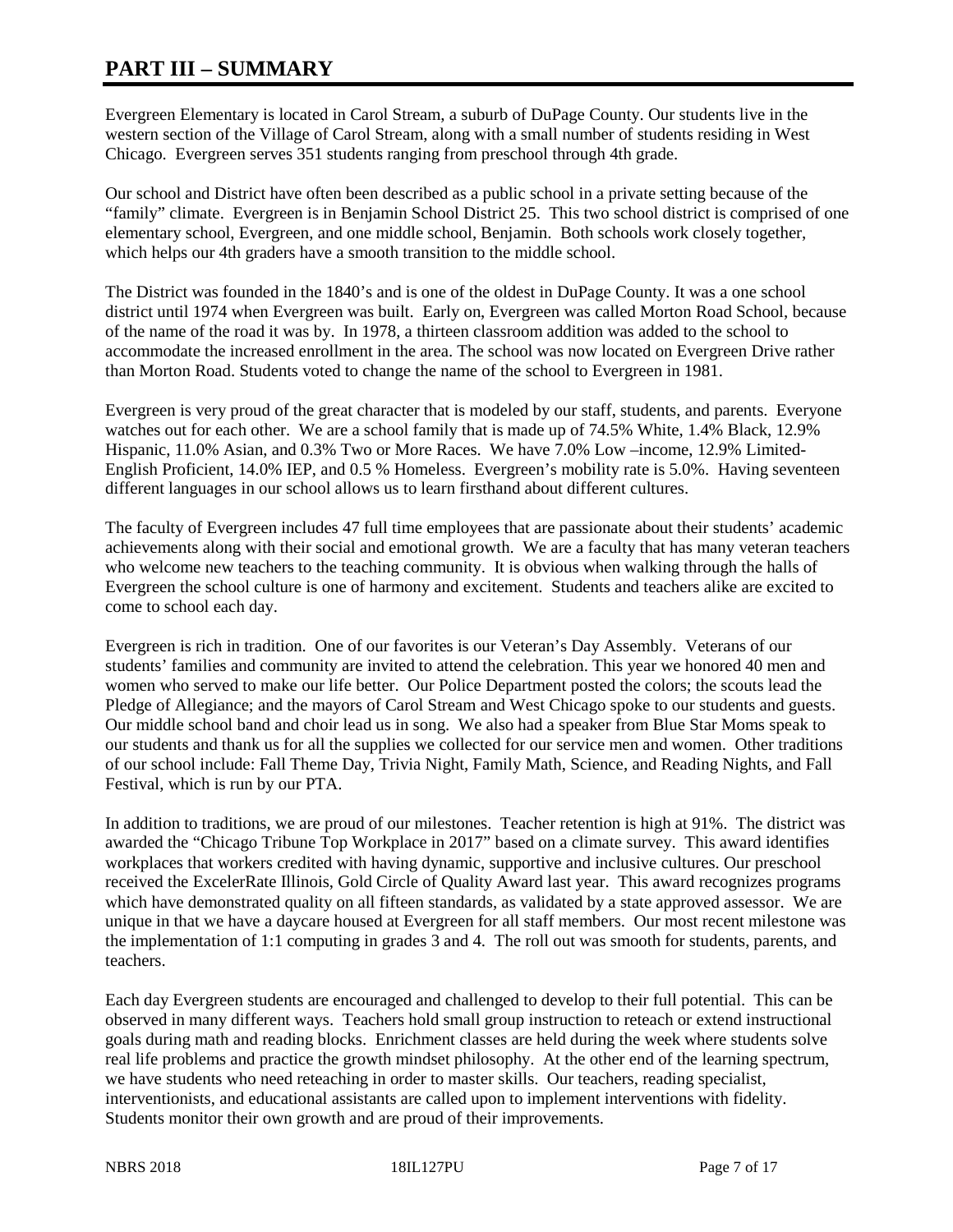Our other programs allow the whole child to grow even more. Art, music, PE, technology, and before and after school clubs are times for students to explore and grow culturally, emotionally, physically, and socially. Evergreen also provides leadership opportunities for students. All fourth grade students choose a service to do in our school. They are our safety patrollers and flag tenders. They help the younger students get ready for recess after lunch and run the school store before the start of the day. Our fourth grade students also help in the lunchroom, are on the yearbook committee, and are LMC and PE helpers. They serve as role models for the rest of the school. Our students learn to give back to their school community in a way they can understand. In summary, we provide many programs and activities that contribute to student successes.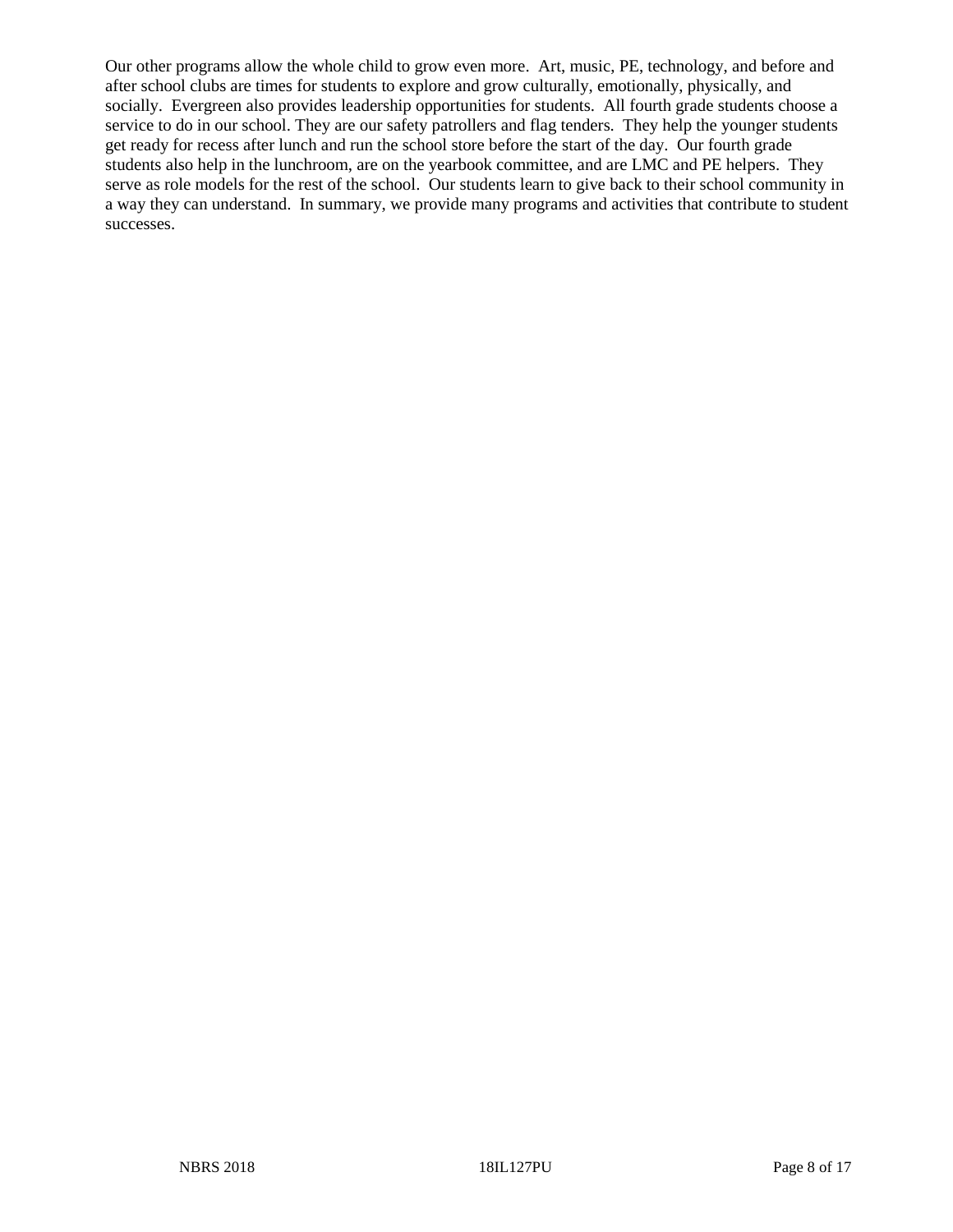## **1. Core Curriculum:**

"Working hard for something we don't care about is called stress. Working hard for something we love is called passion." - Simon Sinek 2016

Evergreen's language arts units invite students to read, write, explore, and connect to real life experiences. For example, second grade students read about budgeting and natural disasters. These topics allow opportunities to connect to current events through discussions and written responses. Students are writing and interacting with complex text and rich vocabulary every day. We believe that daily writing activities improve reading comprehension for all students. Reading and writing go together like breathing, Reading is inhaling and writing is exhaling. At the end of our Language arts units a culminating Performance-Based Assessment is given to all students which allows them to present, reflect and respond to a variety of multifaceted tasks. Students also have opportunities to create a project of their choice showing what they have learned. Our students acquire foundational skills through scaffolding instruction, read alouds, modeling, and small group work. Curriculum mapping supports teacher discussions about implementation and alignment of standards and assessments. This articulation prevents gaps and overlaps in all areas of the curriculum school wide.

The Math Illinois State Standards are the driving force behind our math curricula. Each lesson starts out with a learning objective which informs students what they are doing and why they are engaging in this lesson. The eight mathematical practices are at the heart of the lesson. If students can make sense of problems and persevere in solving them, they are on their way to acquiring and mastering the necessary foundational skills. Differentiated instruction gives students additional practice in identified areas of need. These skills might include understanding math vocabulary, fact fluency, or short written responses to explain how they arrived at a solution. At Evergreen, Amp it Up! takes place three times a week, allowing students at all levels to engage in activities that reinforce what skills they need. At each grade level, explicit instruction, small group work which includes reteaching or enrichment, and partner discussions occur. Exit slips are used as a quick measure to guide differentiation and future lessons.

The adoption of the Next Generation Science Standards (NGSS) has given us direction as to what our students are to know and be able to do. Through problem based learning, our students acquire the foundational skills necessary to be successful, not only in science but in all aspects of their lives. They learn how to communicate their ideas, collaborate as a team, inquire and question, record their findings, and rethink a first attempt at a problem. Students are asked to demonstrate their understanding, find evidence to support their thinking, design a solution or design something new. The excitement that has been generated by our students and parents about science is incredible. Students loved building a lift to rescue a tiger out of a lagoon. They applied what they have learned about pulleys and simple machines to solve, what could be, a real world problem. Expanding content vocabulary while engaging in problem based learning will prepare students for long term success. Implementing STEM based projects has proven to increase student engagement, collaboration, and problem solving. We have found that students who typically struggle in academics shine while engaged in these activities.

The Illinois Social Science Standards at Evergreen are taught in grade level themes centering on citizenship development, geography, economics, and history. Essential questions begin each discussion which leads to group inquiry and a greater understanding of topics. Social studies at Evergreen also focuses on behaviors necessary to become informed and effective citizens. Evergreen students have the opportunity to take part in Club Evergreen which centers on the topics of humans and environment interactions (Recycling etc.). Our students participate in a character counts movement. "Life Savers" are 3rd grade student helpers working in kindergarten and preschool classes. They help students get dressed for recess and support walking quietly in the hallways. They also assist during recess. Some of our students and their families take part in CareFest. On a Saturday these students and families help beautify the outside of our school. Students learn how to make a difference in our community. To support the social studies standards, students also interact with non-fiction text in language arts and science connecting concepts, skills, and themes.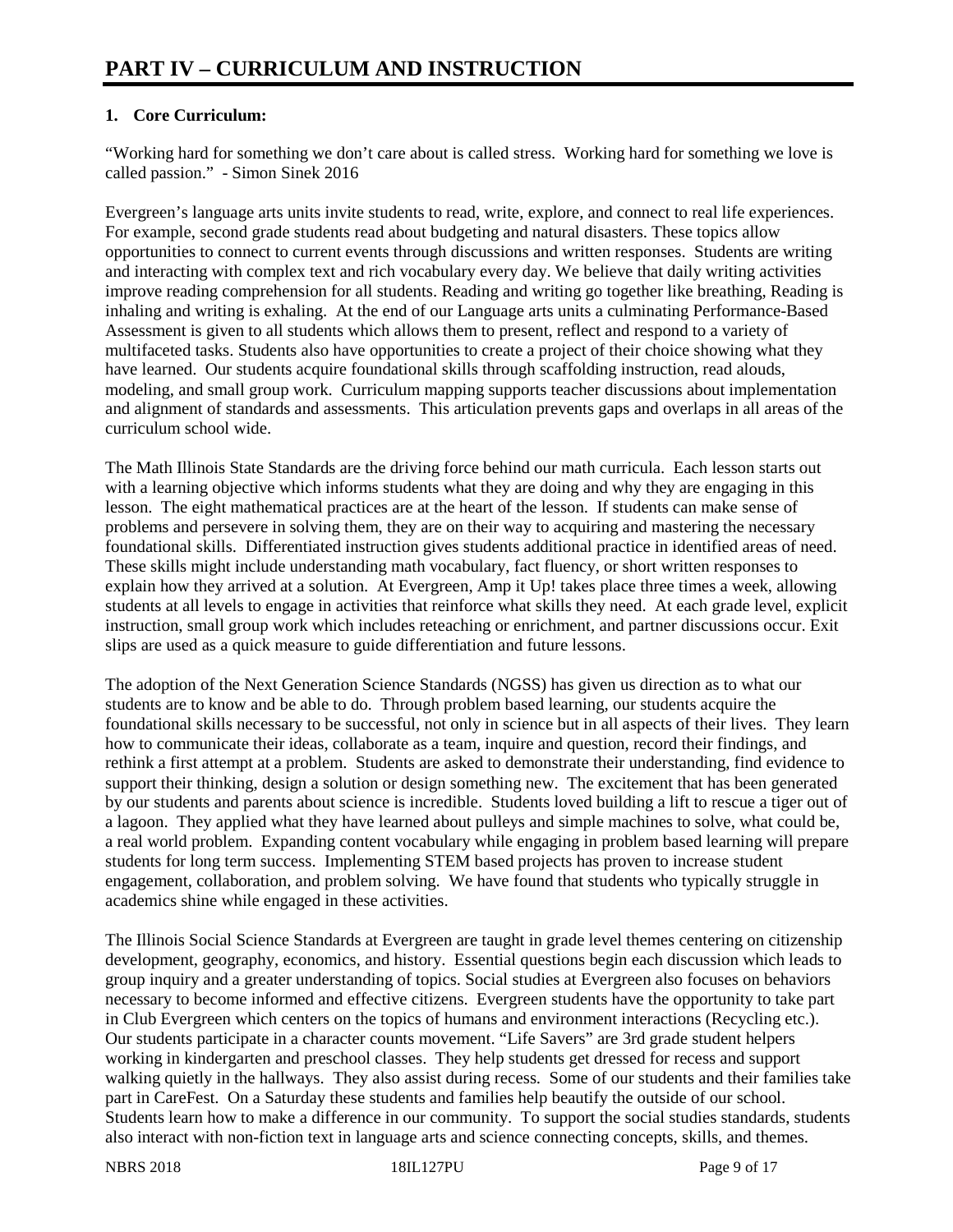The excitement for learning starts with our PreK students. Evergreen Elementary provides an at-risk PreK and an early childhood special education program for children age's three to five who reside in the district. Teaching Strategies Gold is used to measure student progress in the areas of development (social-emotional, physical, language, and cognitive) and content learning in literacy, mathematics, science and technology, social studies and the arts. These areas are the most predictive of future school success and are linked to state early learning standards. Our goal is to make sure students have a warm and fulfilling experience to set the stage for a successful school career. Students have a choice in what centers they play and explore books and activities to get them ready for the next step in their learning. In the past five years, the programs have served 202 students and 95% of those do not receive any type of specialized services at this time, proving the importance of early interventions. The programs have earned the Gold Circle of Quality from ExceleRate Illinois.

## **2. Other Curriculum Areas:**

It is the philosophy of the district that we educate the whole child, which includes non-core subjects. These subjects help students explore concepts that many times cannot be communicated in words or numbers.

Art Education at Evergreen is a choice based curriculum where students learn to work through the artistic process which includes the 8 Studio Habits of Mind. They are responsible for coming up with an idea of what they would like to create in response to an artist or technique they have learned about. Students create a plan and choose the materials that will work best to represent their idea. Students reflect and write artist statements about their project and present their work to the class. Students in grades 1-4 participate in art class once a week for 50 minutes.

At Evergreen Elementary school, the SEL standards and Erin's Law Mandate are met using curricula from two sources. The Second Step curriculum addresses pro-social behavior, problem-solving, and coping skills. Personal safety is addressed with the nationally recognized Be Safe At Last curriculum from the Sexual Assault Center in Nashville, TN. These curricula are taught by the district's behavioral health staff, composed of two social workers and a psychologist. Students from preschool through 4th grade receive 20 to 24 twenty-five minute lessons from Second Step depending on grade level. These lessons include didactic instruction, videos, songs, role-plays, and student participation activities. They then receive 3 to 4 twenty-five minutes lessons regarding personal safety. Staff members have access to classroom posters that reinforce lesson concepts to increase student understanding and skill use. Students have responded positively to this curriculum and are cued to use the strategies they have been taught. Many students report that they use the strategies at home or in the community.

Music Education is available to all students PreK-Fourth grade at Evergreen Elementary School. Classes for grades Kindergarten through Fourth grade are 30 minutes twice a week. PreK classes are co-taught 30 minutes once a week. Music at Evergreen develops better language and reasoning skills and training the left side of the brain through singing and chanting. Students have increased hand-eye coordination by learning to play Orff instruments and the recorder. Students in music are better able to fine tune their auditory skills by listening to a variety of musical styles taught in units and through composers of the month. Note reading skills, rhythm, and many of the elements of music help to develop math and pattern recognition in an exciting and different format. Students are provided an opportunity to perform in a musical presentation in front of a community audience. This performance develops better self-confidence, responsible risk taking, teamwork and creative artistic thinking in our students.

There is a strong connection between healthy bodies and the ability to learn. Evergreen Elementary School's physical education program services PreK – 4th grade students and is designed to educate and promote a healthy lifestyle. Every day students participate in activities which foster great potential for improving the capacity of their minds and bodies. Our program seeks to develop competency in a variety of motor skills and movement patterns, knowledge of concepts, the value of physical activity for health, enjoyment, challenge, and the importance of teamwork and nutrition.

NBRS 2018 18IL127PU Page 10 of 17 The Evergreen Library Media Center assists students and teachers to be effective locators, users, and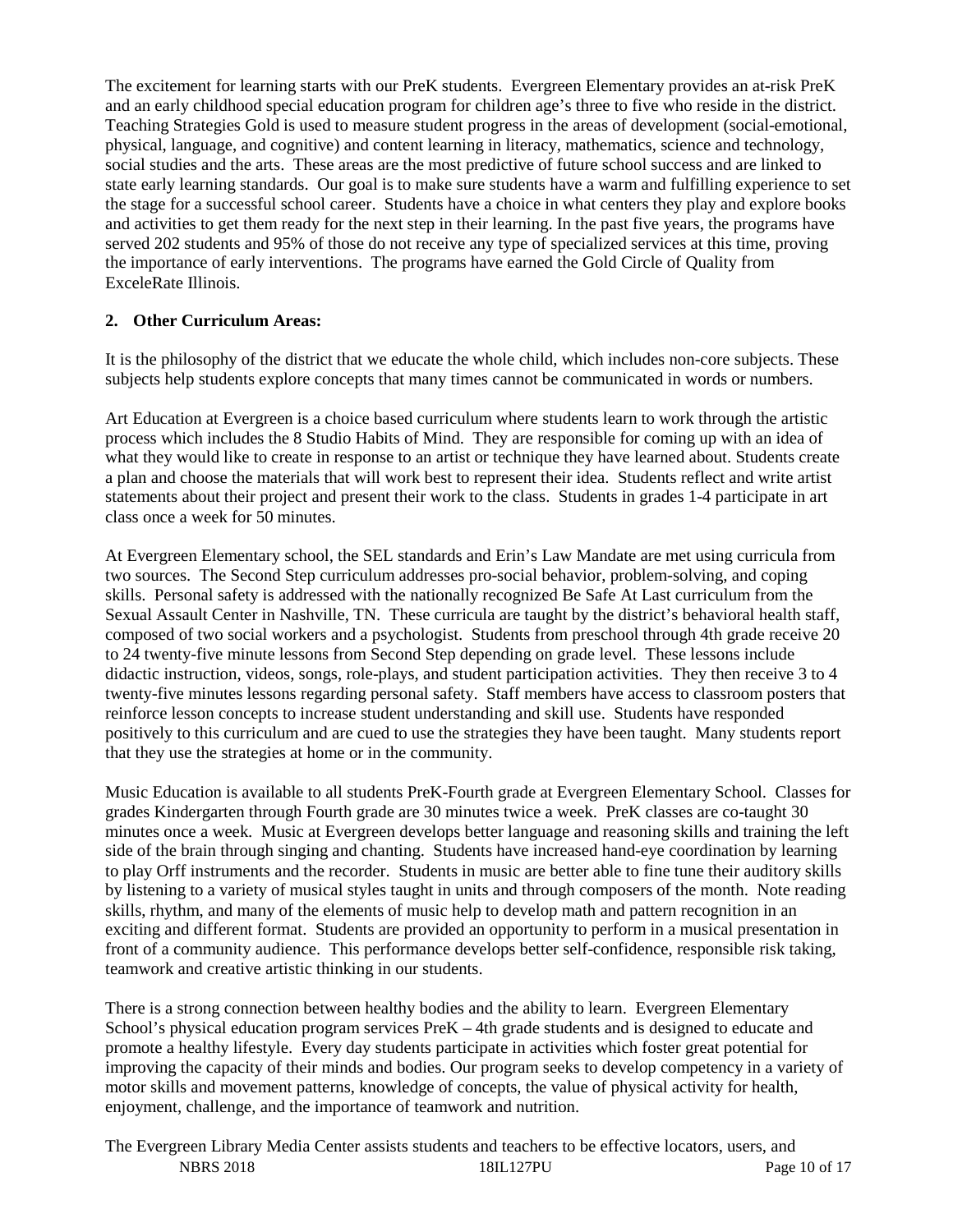evaluators of ideas and information. We foster a love of reading, provide support in all areas of the curriculum, and provide guided access and instruction in the use of Library Media resources in all formats. The library is also open during the summer at designated times.

Preschool through 1st grade students visit the library once a week where they learn about the works of various authors and illustrators, respond to literature, check out books, and participate in the Illinois Monarch Award. Students in 2nd – 4th come to the library on a flexible schedule to check out books, research projects that support classroom curriculum and library skills including organizational patterns of the library. Students also participate in the Illinois Monarch and Bluestem Awards Program.

Kindergarten through second grade students have iPads and laptops in their classrooms. Students in grades three and four have been 1:1 technology users for 4 years. All classrooms are furnished with interactive whiteboards and document cameras. The accessibility of technology allows teachers to differentiate instruction and access programs to support all skill levels. In addition, students in first through fourth grade at Evergreen visit the tech lab twice a week, and kindergarten students visit once a week. The tech curriculum is aligned with the National Education Technology Standards. Students work on proper keyboarding, use web resources to enhance learning, and develop the necessary skills to use productivity tools like Microsoft Office Suite. All levels engage in coding and STEM activities in the Makerspace and learn digital citizenship. Our goal is to provide the students at Evergreen the technology and computer skills they will need to succeed in school and beyond.

#### **3. Instructional Methods, Interventions, and Assessments:**

Several effective learning factors, based on John Hattie's research findings, are part of the instructional methods used at Evergreen to improve student achievement. As a staff, we have studied meta-analyses relating to achievement and we make a conscience effort to apply Instructional Quality, Teacher Clarity, Reciprocal Teaching, and Spaced vs. Mass practice into classroom lessons. During classroom discussions, students are invited to "Turn and Talk" with their neighbor to share additional thoughts and reflections. "Turn and Talk" is a routine for active reasoning and explanation. It encourages students to make connections as well as comparisons. Students are able to listen to the perspective of others, practice turn taking, and generate new ideas.

During a lesson many concepts are reviewed and taught. When teachers share the lesson objective with their students, it highlights what the student is to learn at that time. Students are able to give a concrete answer when asked, "What are you learning about right now?", or when their parents ask them, "What did you learn in math today?" Students graph their progress in reading and math fluency and are proud of their improvements. Monitoring their own progress is motivational for them to try to do even better next time. Timely and informative feedback is also given to students consistently.

Students work in learning groups where instruction is differentiated based on individual needs. Reading specialists, interventionists, and classroom teachers provide targeted instruction within the context of the subject taught in the classroom. For example; reviewing vocabulary and paying close attention to graphs, tables, and illustrations provides connections for deeper understanding in social studies, math, and science.

It is a common practice for our specialists to support classrooms during guided reading instruction, allowing two groups to be implemented at the same time. This strategy gives students additional practice with text at their instructional level, while building confidence and a passion for reading.

AMP It Up! is an intervention block of time we use for all students in Math. This program serves two purposes; both reteaching and enriching the curriculum. Reteaching provides an opportunity for students to work with the skill in a different format to develop mastery. Students who already have demonstrated proficiency in the skill delve into deeper thinking skills and projects.

Our higher performing students are invited to participate in the Enrichment Program where they are engaged in problem based learning projects. These students will often work in the Makerspace to continue their learning under the guidance of the technology teacher, tech coach, and LMC director. Makerspace projects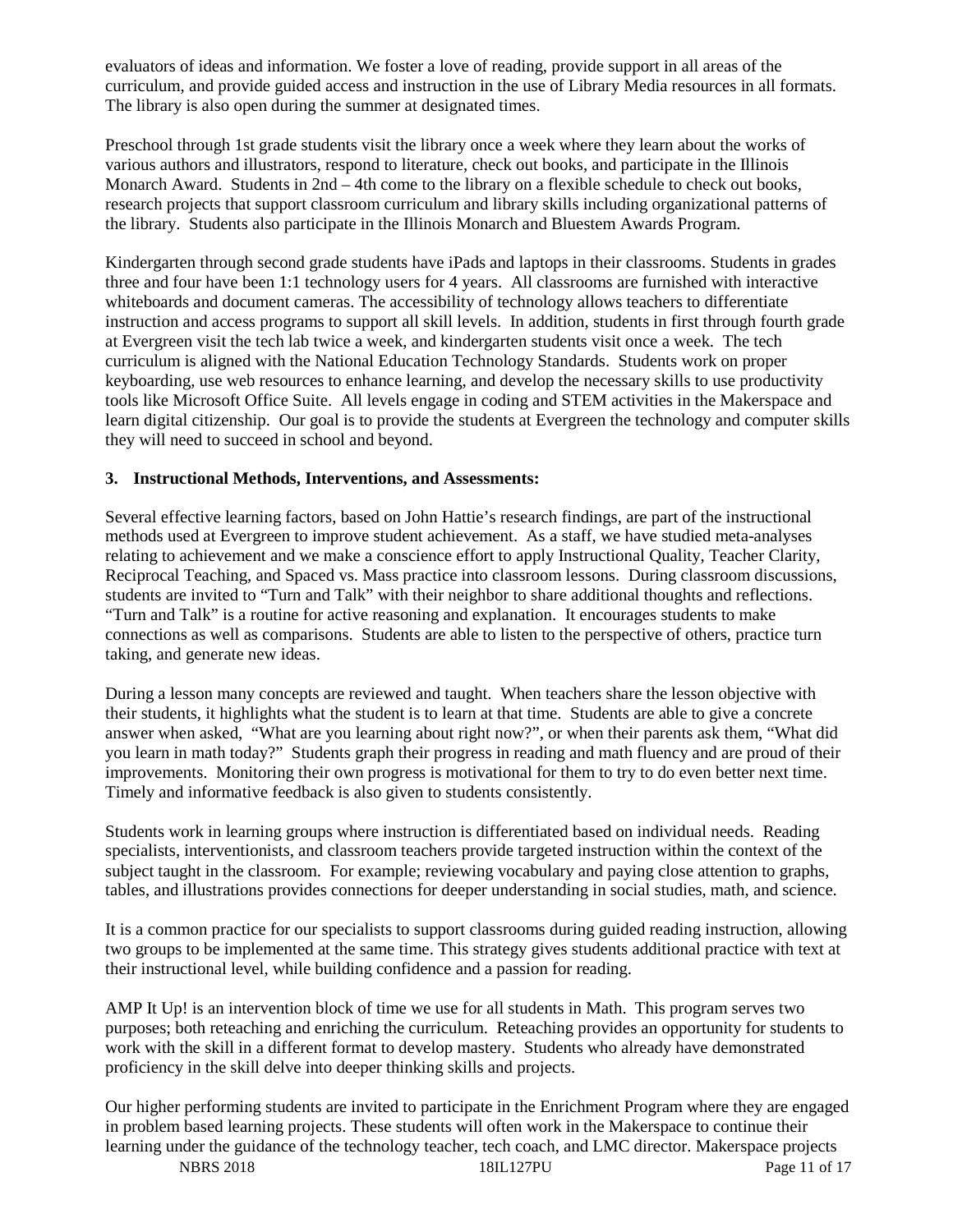provide real life experiential opportunities for problem based learning for K-4 learners.

Evergreen has a variety of research based interventions identified to target specific skill deficits. Some of the interventions include online programs monitored by a staff member to assure fidelity with implementation. Others are prescriptive in nature such as My Sidewalks, SLANT, and Reading Mastery. Additional staff provide further differentiation along with the classroom teacher. They include EL teachers, reading specialists, LMC director, two interventionists and trained educational assistants.

Many systems are in place to enhance the instructional approaches that help students reach and exceed their potential. These systems include a highly collaborative environment where grade level teachers discuss all students; a problem-solving team who address the needs of specific students; and a special education team who addresses the needs of those with additional challenges. Benchmark teams reflect on the success of all the interventions and problem solve to improve implementation.

To close the achievement gap, teams of teachers meet every six weeks to study student data and ask questions about the purpose of the intervention, integrity of delivery, and success or lack of in student performance. Specialists are asked to join the team depending on needs of the student. Parents are kept informed and are considered part of the team supporting our students.

Progress monitoring student achievement guides instructional and intervention decisions. When interventions are implemented we provide ample time and give the interventions a chance to make a difference. Over time, our Benchmark team has learned which interventions target specific needs best.

Assessments give us a comprehensive picture of student achievements and include; PARCC, STAR Enterprise, AIMSweb, Cog-At (2nd grade), and common assessments in Math which are given and used to direct math instruction and identify curricular gaps. Formative and summative assessments are also used at the classroom level to guide instruction in reading and math. Students are aware of their own performance and set personal learning targets to track progress. All assessments are used to provide essential data which makes all stakeholders accountable for student achievement and success.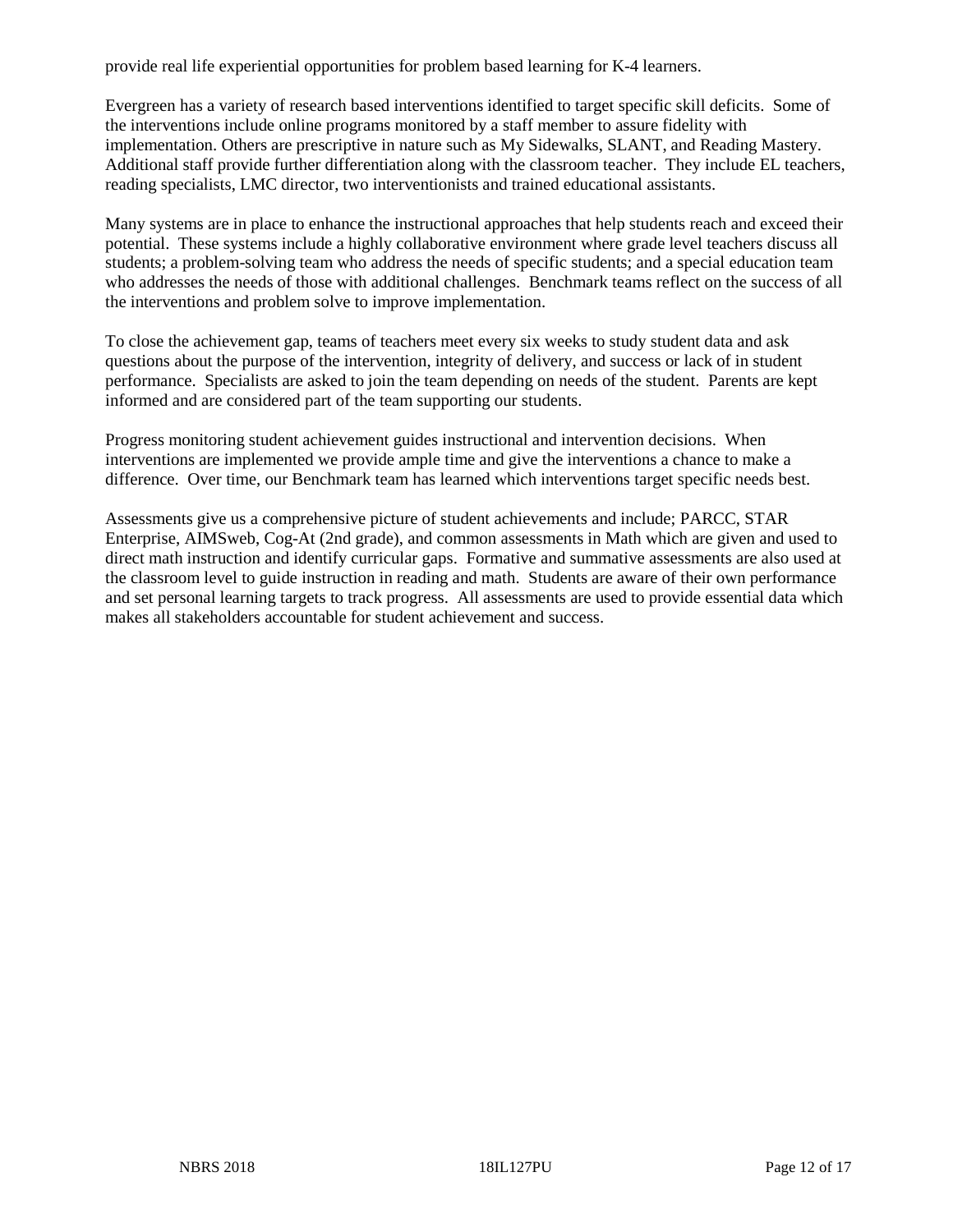## **1. School Climate/Culture:**

When individuals enter the doors of Evergreen, one of the first things they see is a banner that states, "Through these doors walk the world's greatest kids!" More true words were never spoken, but these are more than just words to us. It's a statement conveying our beliefs and daily practices. We refer to ourselves as a school family. We are the Evergreen Eagles, once an Eagle always an Eagle. This statement is a testament of community support. We have second and third generation Eagles living in this community who continue to connect to Evergreen through their actions. A referendum was recently passed to update our school building for safety and to enhance flexible learning methods.

Just outside the office is a giant bulletin board of the Character Counts Theme for the year. This year our students are showing "Monstrous Character" and are recognized with a character slip displayed on the board. It's not just a name on the bulletin board; fourth grade students created posters to promote a coat drive where 107 coats were collected and taken to a PAD's location in the area. Even our mail carrier contributed. Students also collected pop tabs for the local Ronald McDonald House. During the holidays, gifts and non-perishable food items are collected for the fire department to distribute to families in need.

In the mornings, visitors and parents checking in at the office enjoy our opening day rituals. After the bell rings a message of kindness and learning is spoken. Students take turns sharing fun facts, singing the school song, saying the pledge, and even acting out a commercial for an upcoming musical. A positive outcome of this practice is student pride overcoming their fear of public speaking.

Our 4th grade students are great leaders of the school, and act as role models for the younger ones. Students run the school store where they learn money management skills, serve as safety patrollers, kindergarten helpers, and flag tenders, just to name a few. Students contribute to a safe, accepting, and fun environment.

Our investment in students is high. With the low teacher turnover rate, celebrating student achievement year after year is rewarding. Mentors are assigned to new staff members to add a layer of support that is encouraging and informational. This program gives new staff comfort and allows experienced members to renew and grow professionally.

The wellness of our school begins with the wellness of our staff. We have a "Wellness Committee" who encourages us to take care of our mind, body, and spirit. The committee offers activities to support good eating, schedules walking times and yoga classes, facilitates book clubs, shares inspirational notes in mailboxes and around the school, and most recently created a coffee bar in the lounge for all to enjoy.

For 10 years, childcare is and will continue to be housed at Evergreen for staff members. The program has been presented at state and national conferences. It is comforting for staff to know their children are close by and at times catch a glimpse of them during the school day.

Students, staff, and parents are happy and thriving because of the positive environment which fosters high expectations for character and achievement.

## **2. Engaging Families and Community:**

We thrive because of the successful partnership with families and the community. The partnership is inclusive, meaning it includes relatives, stepparents, and community groups. It's not unusual for grandparents to surprise their grandchildren as the mystery reader for that day. Halls are learning zones where "Hallway Helpers" can be seen sitting outside classrooms working with students on reading fluency, vocabulary, writing, math fact accuracy and math concepts. All of these volunteers are participating in goal-oriented activities linked to student achievement and school success.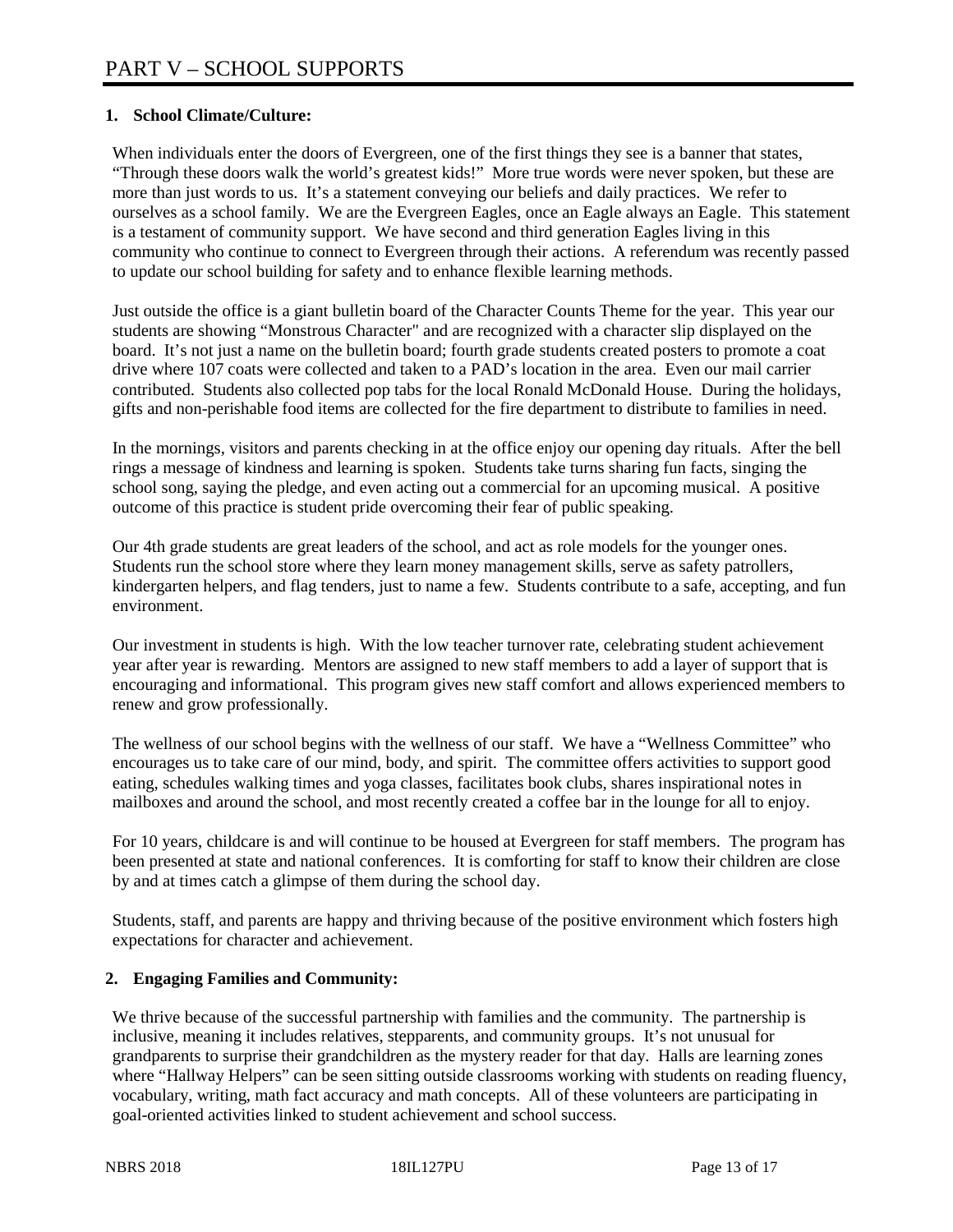A strong PTA and Education Foundation support Evergreen. Using the relationships they've built among parents, teachers and community, our PTA is able to create committees to support the needs of students. Organizing book fairs and author appearances have enhanced our reading and writing programs. In a presentation by Jud Winick, students were eager to find out what inspired his writing. A student told the principal, "It looks like the author wrote about his experiences when he was a young boy. I think I could do that!" With the PTA's help we are supporting local businesses while earning funds to support our school. PTA volunteers schedule and advertise fundraisers with restaurants. Last week teachers worked McTeacher Night at a nearby McDonalds. Teachers were behind the counter delivering orders, keeping track of receipts, and making ice cream cones. Students and parents love seeing their teachers in a different environment!

Trivia Night is a special event the Foundation holds every year. Parents and friends come together to support our school and District. Many of the surrounding businesses donate gift certificates and items which allow attendees to bid on to raise money for teacher grants to support curriculum. This year, a portion of the proceeds was used to purchase materials for our new STEM science program.

Field Day is a favorite event where parents spend the morning running sporting games for our students. Students recognize and appreciate parents have taken the time out of their busy day to spend it with them. Students encourage and cheer for each other to do their best when competing.

With the generosity of the school community, we were able to help those who experienced a loss or hardship because of natural disasters. Two schools in Texas were appreciative of the supplies we sent their students. They have pledged to help us if we are ever in need. Students learned that donating ordinary school materials can really make a difference to the greater world.

#### **3. Professional Development:**

"In order to create a purpose-driven organization, leaders must also have deep and abiding passion for that purpose." - Doug Reeves

Professional development is focused and continuous at Evergreen and presents itself individually and collaboratively. Our theme this year, "Dream Big and Think Positive to Grow and Prosper" fosters our philosophy of lifelong learners. It connected our work to the goals that we set to improve student achievement.

The leadership team video- conferenced with Doug Reeves where we discussed his book From Leading to Succeeding. Our discussion centered on how we use the effective elements of leadership in our District and schools. Sharing the powerful conversation we had with all staff highlighted the use of the elements (stay focused, give feedback, and build trust, and capacity) which apply to the classroom and communicating with parents as well. Our discussions also emphasized the high impact strategies based on John Hattie's research.

Each year, administration and staff reflect on student achievement, possible gaps in curricula and teaching methods and strategies. The discussion reveals a clear pathway to place our focus. Teachers are involved with all aspects of planning, generating enthusiasm and ownership in the process.

For the past six years, Evergreen has been updating its math, reading, science, and technology curriculum to improve student achievement. A similar professional development process was executed for each area. A timeline of implementation was created, which included visiting schools to observe implementation, researching experts to assist our trainings, and developing agendas for each training day.

With the adoption of a new reading series, teachers took part in "shoulder to shoulder" training. An expert modeled for each grade level whole and small group writing and reading lessons. Each teacher then had an opportunity to teach a lesson while other team members observed. Collaboration meetings were held that same day discussing effective teaching strategies noted during the lessons. Teachers giving each other feedback was powerful.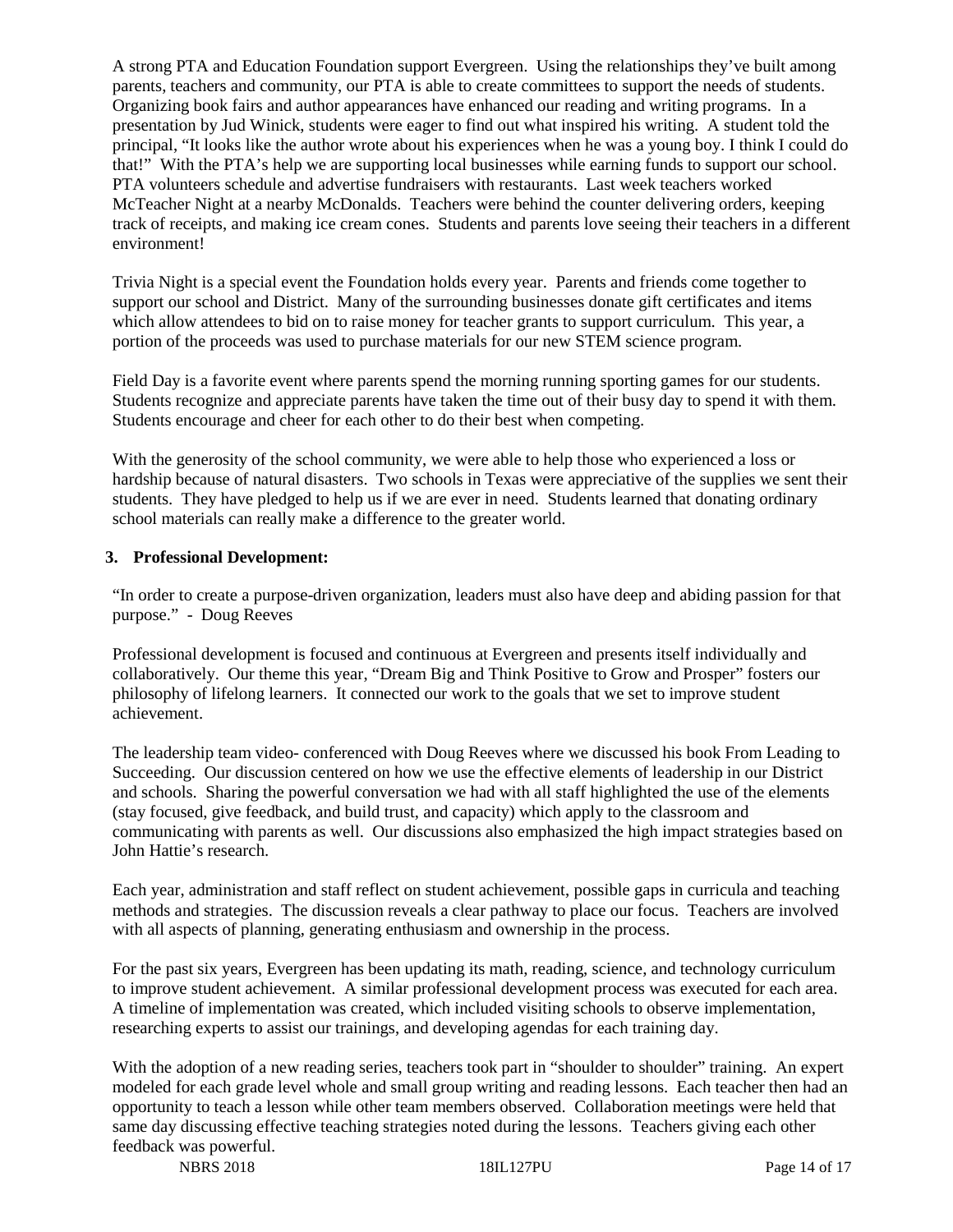During Institute Days, Early Releases, and Teaching and Learning meetings we meet as a faculty, then as grade level teams to continue the discussions specific to their needs. It is a common practice for teachers to visit schools implementing the same curriculum to support their own learning which often resulted in additional resources when questions surface.

Teachers are always creating and updating materials which they place on a shared drive for all to use. The sharing of ideas across grade levels continues to be a valuable practice. Two years later, Evergreen teachers have become our in-house experts for our school's reading/ELA curriculum. Teachers from other schools are now visiting Evergreen to observe our teaching methods and strategies.

Educational assistants at Evergreen are provided professional development as well. They attend our Institute Days at the start of the school year and meet regularly with their classroom facilitator, and meet as a group three times a year. During these times they share articles and teaching and behavioral strategies that were used with success. Our assistants also visit special education classrooms in other schools to learn additional strategies. These visits affirm the practices they use in the classroom. All staff at Evergreen are actively engaged in professional development. They are truly lifelong learners.

#### **4. School Leadership:**

There is an African Proverb that illustrates the leadership philosophy at Evergreen. "If you want to go fast, go alone. If you want to go far, go together."

Leadership at Evergreen is shared by all. The principal, assistant to the principal, teachers, parents, and students work together towards common goals building capacity. Our mission is to provide each child with the best educational opportunity to become a lifelong learner, achieve the highest personal growth and be a contributing member of society.

Shared leadership is utilizing the gifts and expertise of the individuals and systems in our school community. For example, Evergreen School is made up of many teams/systems. These include; grade level teams, special education teams, data teams, lunch supervisor team, student safety patrol team, custodial team, office team, a PTA team, a Foundation team, a Building Leadership Team (BLT) and an administrative team. All teams are equally important because of their unique contribution to the school. The principal has gained the trust of all teams through collaboration and cooperation and being true to the goals of the school.

Decisions that are made always have "Is it best for kids?" in mind. The BLT team is represented by a member of each grade level and special area subjects. Discussions center on the practices that run the school and curriculum related items like pacing and alignment between grade levels. They are the sounding board that offers a distinct perspective of the area they represent. The special education team are the experts for our IEP students and make sure goals are met and problem solve when behaviors come up. The lunch supervisory team implemented several incentives to improve behavior at lunch time. One incentive had students work together as a team to receive banners for daily classroom recognition and another incentive was an invitation to eat lunch at the eagles nest.

At arrival one Monday morning, a group of third grade students helped Benny, our head custodian, clean up newspapers that had blown all around Evergreen's playground. Later that day, this same group of students came to visit the office. To help the environment, they wanted to make sure our playground stayed litter free and thought a garbage can placed in the back could help. They investigated the cost and drew a poster identifying where the can should be placed on the playground. They identified good reasons for this addition to our playground. We now have a garbage can placed on the blacktop with a sign saying, "Thanks for Keeping Our Playground Clean!"

All these systems/teams help make Evergreen the effective and efficient school it is. Evergreen teachers, students, and parents work together to make ideas become a reality for the good of our students. All are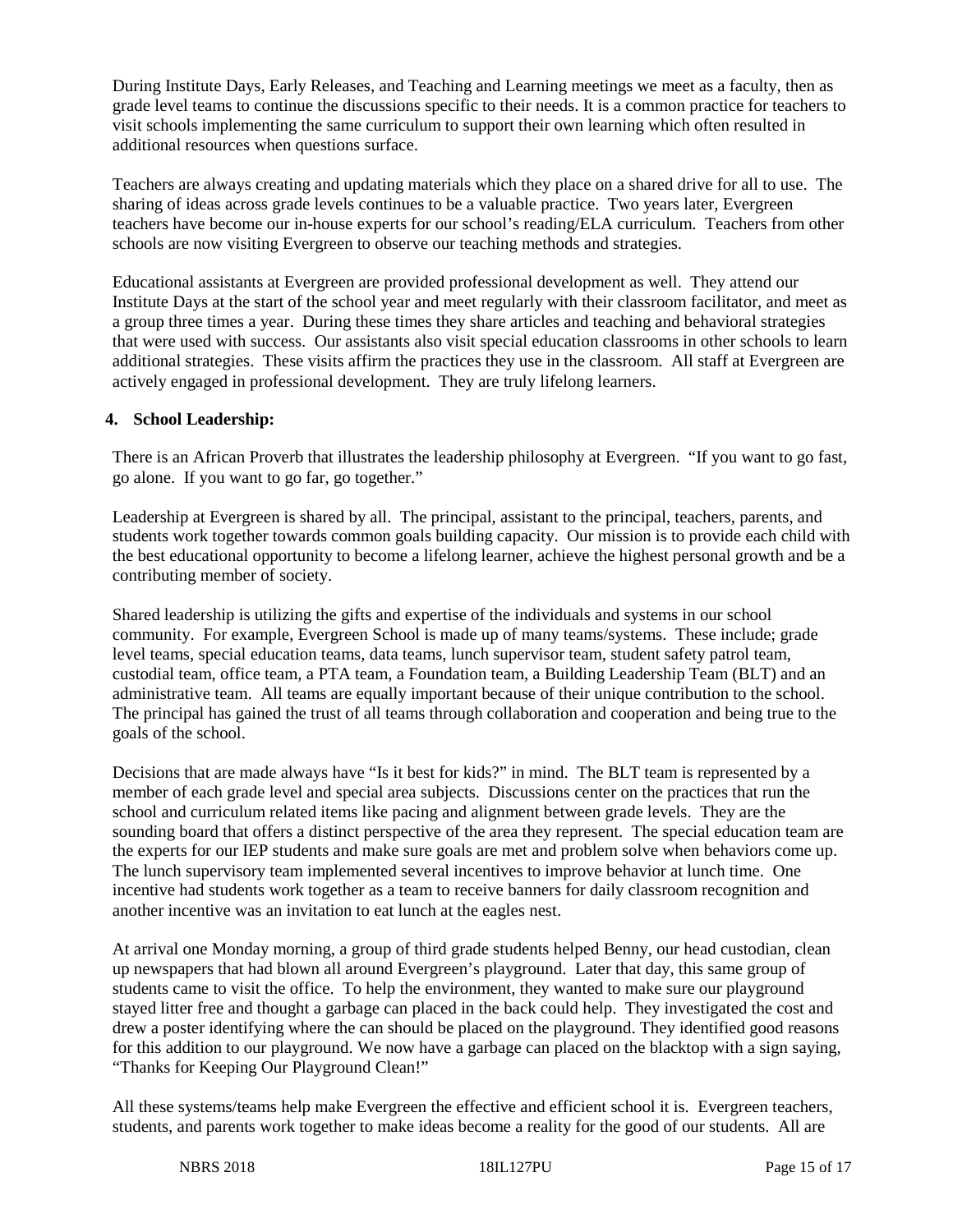empowered and have ownership in our school creating a positive environment and a culture that fosters student achievement.